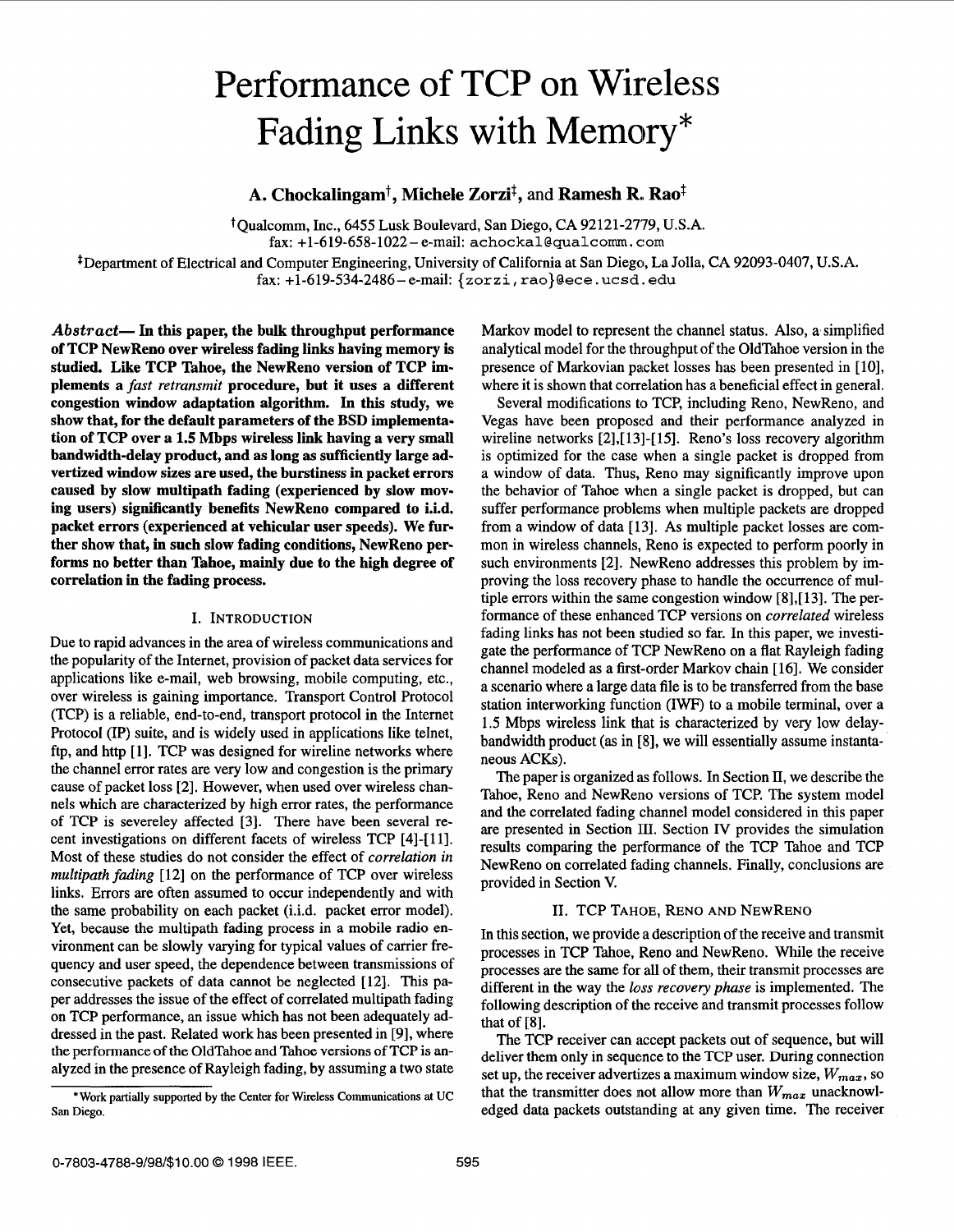sends back an acknowledgement (ACK) for every data packet it receives correctly. The ACKs are cumulative. That is, an ACK carrying the sequence number  $m$  acknowledges all data packets up to, and including, the data packet with sequence number  $m-1$ . The ACKs will carry the next expected packet sequence number, which is the first among the packets required to complete the insequence delivery of packets. Thus, if a packet is lost (after a stream of correctly received packets), then the transmitter keeps receiving ACKs with the sequence number of the first packet lost (called duplicate ACKs), even if packets transmitted after the lost packet succeed in being correctly received at the receiver.

The TCP transmitter operates on a window based transmission strategy as follows. At any given time  $t$ , there is a lower window edge  $X(t)$ , which means that all data packets numbered up to, and including,  $X(t) - 1$  have been transmitted and acknowledged, and that the transmitter can send data packets from  $X(t)$ onwards. The transmitter's congestion window, *W(t),* defines the maximum amount of data packets the transmitter is permitted to send, starting from  $X(t)$ . Under normal data transfer,  $X(t)$ has non-decreasing sample paths. However, the adaptive window mechanism causes  $W(t)$  to increase or decrease, but never exceed  $W_{max}$ . Transitions in the processes  $X(t)$  and  $W(t)$  are triggered by the receipt of ACKs. The receipt of an ACK that acknowledges some data will cause an increase in  $X(t)$  by an amount equal to the amount of data acknowledged. The change in  $W(t)$ , however, depends on the particular version of TCP and the congestion control process. Each time a new packet is transmitted, the transmitter starts a timer and resets the already running transmission timer, if any. The timer is set for a round trip timeout value that is derived from a round trip time estimation procedure [ l]. Whenever a timeout occurs, retransmission is initiated from the next packet after the last acknowledged packet. It is noted that the timeout values are set only in multiples of a timer granularity [ **11.** 

The basic window adaptation procedure, common to all TCP versions [17], works as follows. Let  $W(t)$  be the transmitter's *congestion window width* at time t, and  $W_{th}(t)$  be the *slow-start threshold* at time t. The evolution of  $W(t)$  and  $W_{th}(t)$  are triggered by ACKs (new ACKs, and not duplicate ACKs) and timeouts as follows:

- 1. If  $W(t) < W_{th}(t)$ , each ACK causes  $W(t)$  to be incremented by 1. This is the *slow start* phase.
- 2. If  $W(t) \geq W_{th}(t)$ , each ACK causes  $W(t)$  to be incremented by  $\frac{1}{W(t)}$ . This is the *congestion avoidance* phase.
- 3. If timeout occurs at the transmitter at time t,  $W(t^+)$  is set to 1,  $W_{th}(t^+)$  is set to  $\left[\frac{W(t)}{2}\right]$ , and the transmitter begins retransmission from the packet after the last acknowledged packet.

Note that the transmissions after a timeout always start with the first lost packet. The window of packets transmitted from the lost *<sup>I</sup>*packet onwards, but before retransmission starts, is called **as** the *loss window.* The congestion control and data loss recovery procedures implemented in TCP Tahoe, Reno and NewReno are as follows.

In the case of Tahoe, *fast retransmit* procedure is implemented subsequent to a packet loss. That is, if subsequent to a packet loss, the transmitter receives the  $K^{th}$  duplicate ACK at time t, before the timer expires, then the transmitter behaves **as** if a timeout has occured and begins retransmission, with  $W(t^+)$  and  $W_{th}(t^+)$  as given in the basic window adaptation algorithm described above.

In the case of Reno too, the fast retransmit procedure following a packet loss is implemented. However, the subsequent recovery procedure is different. If the  $K^{th}$  duplicate ACK is received at time t, then  $W_{th}(t^+)$  is set to  $\lceil \frac{W(t)}{2} \rceil$ , and  $W(t^+)$  is set to  $W_{th}(t^+) + K$  (the addition of K accounts for the *K* packets that have successfully left the network). The Reno transmitter then retransmits only the first lost packet. As the transmitter waits for the ACK for the first lost packet retransmission, it may get duplicate ACKs for the outstanding packets. The receipt of each of such duplicate ACK causes  $W(t)$  to be incremented by 1. If there was only a single packet loss in the loss window, then the ACK for its retransmission will complete the loss recovery; *W* at this time would be set to  $W_{th}$ , and the transmission resumes according to the basic window control algorithm. If there are multiple packet losses in the loss window, then the ACK for the first lost packet retransmission will advance the left edge of the window,  $X$ , by an amount equal to 1 plus the number of good packets between the first lost packet and the next one. In this case, if the loss recovery is not successful due to lack of the duplicate ACKs necessary to trigger multiple fast retransmits, then a timeout has to be waited for. The above data loss recovery strategy in Reno is shown to perform better than Tahoe when single packet losses occur in the loss window, but can suffer performance problems when multiple packets are lost in the loss window **[13].** 

In the case of NewReno, fast retransmit and congestion window adaptation are as in Reno, but the loss recovery mechanism is as in Tahoe [ **81.** In this paper, we will focus mainly on the NewReno version of TCP, which is more suitable to deal with multiple errors that arise in the wireless environment.

[Figure 1](#page-2-0) shows a sample trace of TCP obtained from simulations, assuming instantaneous and error-free  $ACKs<sup>1</sup>$ . On the xaxis is the time in units of packet time, and on the y-axis is the transmitted packet id (i.e., sequence number of transmitted packets). A slope of unity in this trace will imply 100% throughput under ideal conditions. However, less than unity slope results due to packet errors, congestion, and timeouts. In the sample trace in Figure 1, a maximum window size  $W_{max}$  of 6 packets, a minimum timeout of *5* packets, a fast retransmit threshold K of **2,** and instantaneous and error-free ACKs are assumed. Note that in this trace, the packet with sequence number **4** is retransmitted during  $i = 7$  subsequent to its loss during  $i = 4$  and the successful transmission of packets with sequence number *5* and 6 for which two duplicate ACKs are received during  $i = 5, 6$ . A similar retransmission occurs for the packet with sequence number **13** during  $i = 16$ . The channel idles during  $i = 21$  to 24, 29 to 32, and 40 to **42** where the recovery stalls and a timeout is waited for. Also, two consecutive packet losses occur at  $i = 60, 61$  followed by two duplicate ACKs for packets 62 and 63, which trigger a fast retransmit at  $i = 64$ .

Figure 2 shows the evolution of the transmitter's congestion window width,  $W[i]$ , and the slow-start threshold,  $W_{th}[i]$ , corresponding to the trace in [Figure](#page-2-0) **1** for TCP Tahoe. Figure 3 shows the evolution of  $W[i]$  and  $W_{th}[i]$  for TCP NewReno. It is seen

**<sup>&#</sup>x27;In this specific example, the transmission process happens to be identical for Tahoe and NewReno, even though this is not true in general, The evolution of the congestion window, however, is different for the two protocols, as shown in Figs. 2 and 3.**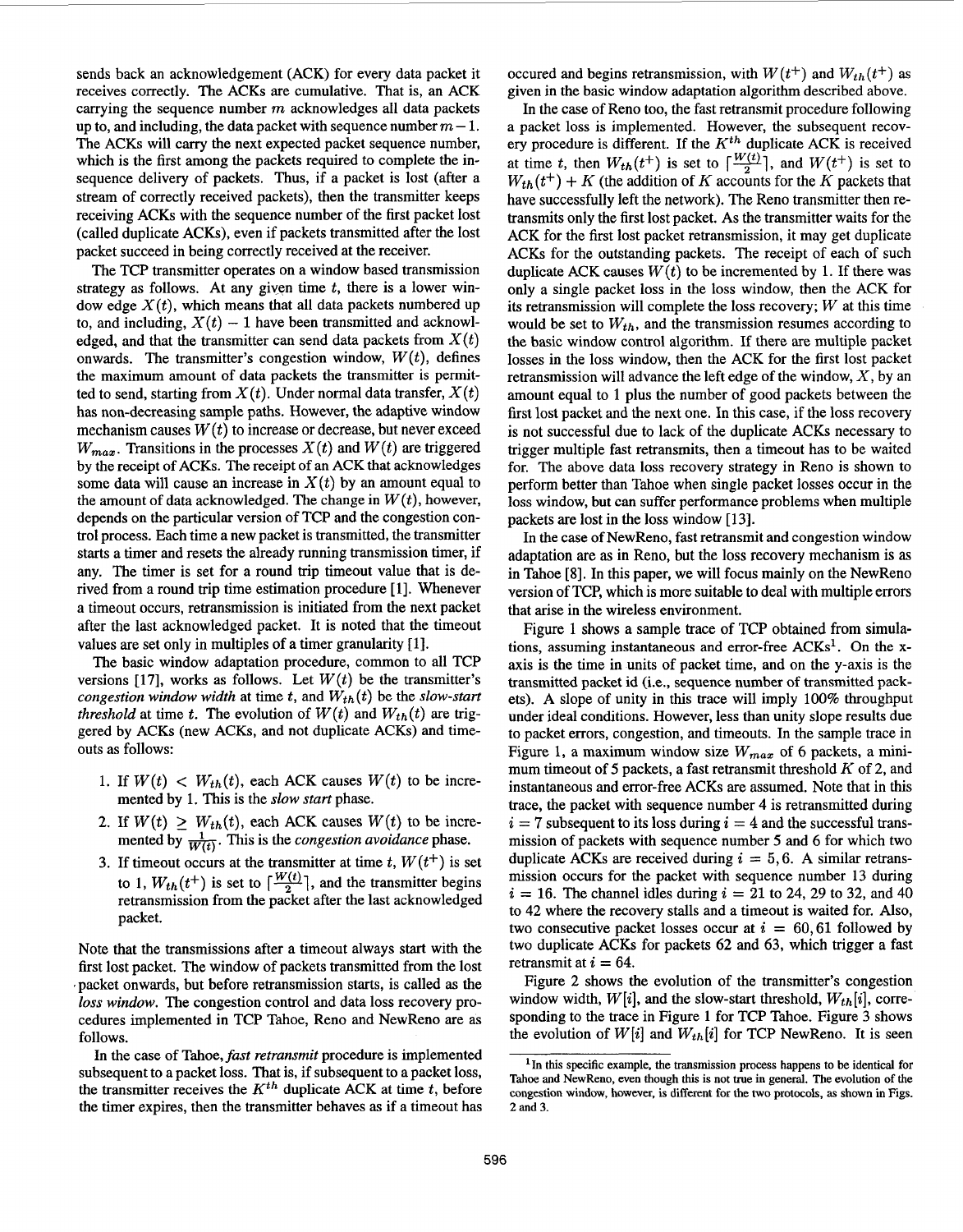<span id="page-2-0"></span>

**Fig. 1. A sample trace of Tahoe and NewReno TCP. Fast Retransmit Threshold,**   $K = 2$ . Maximum Window Size,  $W_{max} = 6$  packets. Minimum Timeout, *MTO* = **5 packets.** *Note* : **Tx packet id [i]** = **0 means** *idle.* 

from Figure **2** that each time there is a retransmission of the first lost packet, either after K duplicate ACKs  $(i = 7, 16, 64)$  or after a timeout  $(i = 25, 33, 43)$ , Tahoe resets the congestion window width  $W[i]$  to 1 (as per the basic window adaptation procedure  $$ in this case, slow-start). However, in NewReno (Figure 3), note that because of its different congestion window adaptation procedure, its evolution pattern of  $W[i]$  and  $W_{th}[i]$  is different from that of Tahoe's. For example, following the single loss during  $i = 4$ and receipt of two duplicate ACKs during  $i = 5, 6$ , the window width and the slow-start threshold during  $i = 7$  are updated as  $W_{th}^{+} = \left\lceil \frac{W}{2} \right\rceil = \left\lceil \frac{3.3}{2} \right\rceil = 2$ , and  $W^{+} = W_{th}^{+} + K = 2 + 2 = 4$ . The retransmission during  $i = 7$  is successful thus completing the loss recovery. Subsequently, *W* during  $i = 8$  is set to  $W_{th}$  (i.e.,  $W = W_{th} = 2$ . Similar loss recovery scenarios are observed during  $i = 16$ , and  $i = 64^2$ .

#### 111. **SYSTEM** MODEL

Data exchange using TCP involves a connection set up phase, a data transfer phase, and a call tear down phase. In this paper, we are primarily interested in the bulk throughput performance of TCP, for example, when a large data file is transferred from the base station to a mobile terminal. Consequently, we model only the data transfer phase of the protocol which dominates in the resulting performance. Unlike in **[8],** where the base station side TCPAP stack is placed on a fixed LAN (10 Mbps Ethernet) host from which packets are routed through an Intermediate System (an IP router) at the base station to the mobile terminal over a 1.5 Mbps wireless link, our model assumes no IP router at the base station and the TCPAP stack is directly placed at the base station interworking function (IWF). Thus, in our model, there are no queueing and delays due to the IS. A wireless data link operating at 1.5 Mbps transmission rate is considered. The bandwidthdelay product of the link is assumed to be negligibly small. In



~ ~~



Fig. 2. Evolution of transmitter's congestion window width,  $W[i]$ , and slow-start **threshold,**  $W_{th}[i]$ , for TCP Tahoe.  $K = 2$ .  $W_{max} = 6$ .  $MTO = 5$ .



Fig. 3. Evolution of  $W[i]$  and  $W_{th}[i]$  for TCP NewReno.  $K = 2$ .  $W_{max} = 6$ .  $MTO = 5.$ 

other words, the acknowledgements (ACKs) from the mobile receiver arrive instantaneously at the base station IWF. Also the ACK packets are assumed to arrive error-free. These assumptions are reasonable because in wireless local environments the propagation delays are small, and the ACK packets *are* relatively smaller in size than data packets (40 bytes *vs* 500-1500 bytes). We assume a TCP packet size of 1400 bytes. At 1.5 Mbps rate, **this** corresponds to a packet transmission time of about 7.5 ms. A minimum timeout  $(MTO)$  value of 100 packets (i.e., 750 ms) is used. This value corresponds to an average of 2 ticks of timeout granularity in a BSD implementation of TCP where the timeout granularity is 500 ms *[8].* We do not consider the issue of mobility in the present study. See [7] for an integrated performance study of TCP/IP including the impact of mobility. Finally, we model the correlation in the multipath fading process using a first-order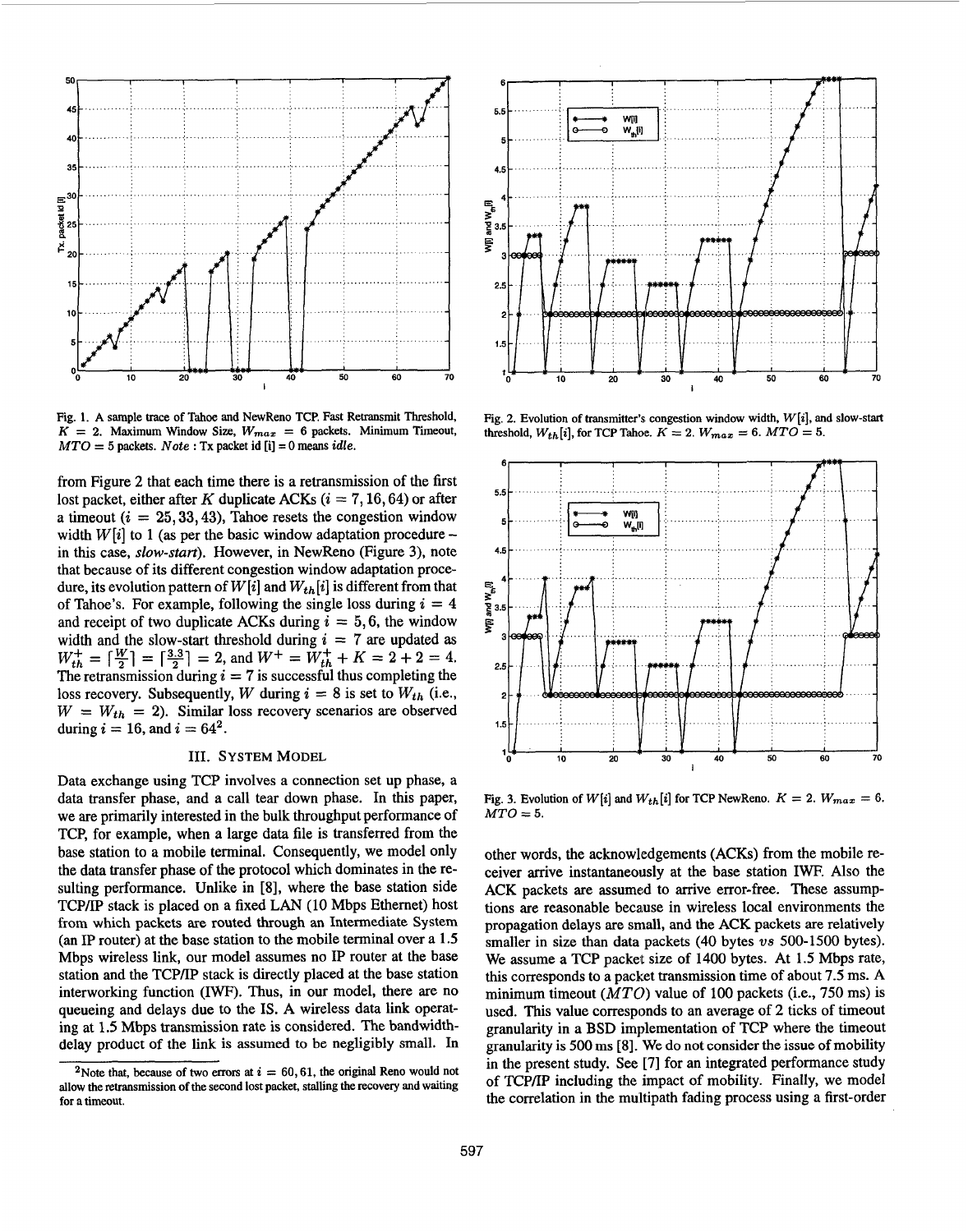| $f_dT$ | $P_E\,$ | $F$ (dB) | р        | $\boldsymbol{q}$ | $(1-q)^{-1}$ |
|--------|---------|----------|----------|------------------|--------------|
| 0.01   | 0.001   | 29.9978  | 0.999329 | 0.329452         | 1.49132      |
|        | 0.01    | 19.9782  | 0.997518 | 0.754308         | 4.07013      |
|        | 0.1     | 9.77322  | 0.991872 | 0.926851         | 13.6708      |
| 0.08   | 0.001   | 29.9978  | 0.999007 | 0.008239         | 1.00831      |
|        | 0.01    | 19.9782  | 0.990680 | 0.077286         | 1.08376      |
|        | 0.1     | 9.77322  | 0.940354 | 0.463188         | 1.86285      |
| 0.64   | 0.001   | 29.9978  | 0.999000 | 0.001185         | 1.00238      |
|        | 0.01    | 19.9782  | 0.990019 | 0.011834         | 1.01198      |
|        | 0.1     | 9.77322  | 0.90182  | 0.116376         | 1.13170      |

Table 1. Markov parameters  $p$  and  $q$  at different values of  $P_E$  and  $f_dT$ .

Markov model as follows.

# A. *Correlated Fading Channel Model*

The multipath fading on a mobile radio channel is considered to follow a Rayleigh distribution [12]. The issue of modeling block error process on a correlated Rayleigh fading channel has been addressed in [ 161, where it was shown that, for a broad range of parameters, the sequence of data block success and failure can be approximated by means of a simple two-state Markov chain whose transition probability matrix is given by

$$
M_c = \left(\begin{array}{cc} p & 1-p \\ 1-q & q \end{array}\right),\tag{1}
$$

where p and  $1 - q$  are the probabilities that the  $j<sup>th</sup>$  block transmission is successful, given that the  $(j - 1)^{st}$  block transmission was successful or unsuccessful, respectively. Given the matrix  $M_c$ , the channel properties are completely characterized. In particular, it is possible to find the steady state distribution of the chain. The steady state probability that a packet error occurs,  $P_E$ , is

$$
P_E = \frac{1-p}{2-p-q}.\tag{2}
$$

Note that  $(1 - q)^{-1}$  represents the average length of a burst of packet errors, which is described by a geometric random variable. Also, for a Rayleigh fading channel with a fading margin  $F$ , the average packet error rate can be found as [ 161

$$
P_E = 1 - e^{-1/F},
$$
 (3)

and the Markov parameter  $q$  can be derived as [16]

$$
q = 1 - \frac{Q(\theta, \rho\theta) - Q(\rho\theta, \theta)}{e^{1/F} - 1}, \text{ where } \theta = \sqrt{\frac{2/F}{1 - \rho^2}}.
$$
 (4)

In the above,  $\rho = J_0(2\pi f_dT)$  is the Gaussian correlation coefficient of two successive samples of the complex amplitude of a fading channel with Doppler frequency *fd,* taken *T* seconds apart. The parameter  $f_dT$  is the normalized Doppler bandwidth which describes the correlation in the fading process.  $J_0(.)$  is the Bessel function of the first kind and zero order.  $Q(\cdot, \cdot)$  is the Marcum Q function. From  $P_E$  and  $q$  in (3) and (4), the Markov parameter  $p$  can be obtained using (2). In this paper, we apply this Markov



**Fig. 4. Throughput performance of TCP NewReno in correlated Rayleigh fading**  at different values of normalized Doppler bandwidth,  $f_dT$ .  $W_{max} = 6$ .  $K = 3$ .  $MTO = 100$ .

model at the TCP packet level (i.e.,  $T = 7.5$  ms). By choosing different  $P_E$  and  $f_dT$  values, we can establish fading channel models with different degree of correlation in the fading process. When  $f_dT$  is small, the fading process is very correlated (long bursts of packet errors); on the other hand, for larger values of  $f_dT$ , successive samples of the channel are almost independent (short bursts of packet errors). Table 1 shows the Markov parameters *p* and *q,*  and the average burst length for different values of  $P_E$  and  $f_dT$ .

# IV. **SIMULATION** RESULTS

The throughput performance of TCP NewReno was evaluated through simulations both in i.i.d. and correlated packet errors on Rayleigh fading channels. The values of the normalized Doppler bandwidth,  $f_dT$ , considered are 0.01, 0.08, and 0.64. At a carrier frequency of 900 **MHz** and the considered packet duration of about 7.5 ms, an  $f_dT$  value of 0.01 corresponds to a user moving at a speed of about 1.5 km/h (pedestrian user), and an  $f_dT$  value of 0.64 corresponds to a user speed of about 100 kmh (vehicular user). When  $f_dT = 0.01$ , the fading process is very much correlated (e.g., average packet error burst length of 13 packets for  $f_dT = 0.01$  and  $P_E = 0.1$  in Table 1). However, when  $f_dT = 0.64$ , the fading is fast such that the packet errors are more like i.i.d. (e.g., average packet error burst length of 1 packet for  $f_dT = 0.64$  in Table 1). In Figure 4, the throughput performance of TCP NewReno is plotted as a function of the marginal packet error probabilty,  $P_E$ , for different values of  $f_dT$ . The performance in i.i.d. packet errors is also plotted for comparison. A maximum advertized window size,  $W_{max}$ , of 6 packets is used in Figure 4. The minimum timeout *(MTO)* is set at 100 packets and the fast retransmit threshold,  $K$ , is set at 3.

From Figure 4, for the chosen advertized window size of 6 packets, i.i.d. packet errors (i.e., mostly single packet errors) are seen to result in better performance than correlated packet errors (e.g.,  $f_dT = 0.01$ ) at small values of  $P_E$ . This is because at low values of  $P_E$ , i.i.d. errors are dealt with effectively by NewReno's congestion window adaptation algorithm (same as that of Reno's),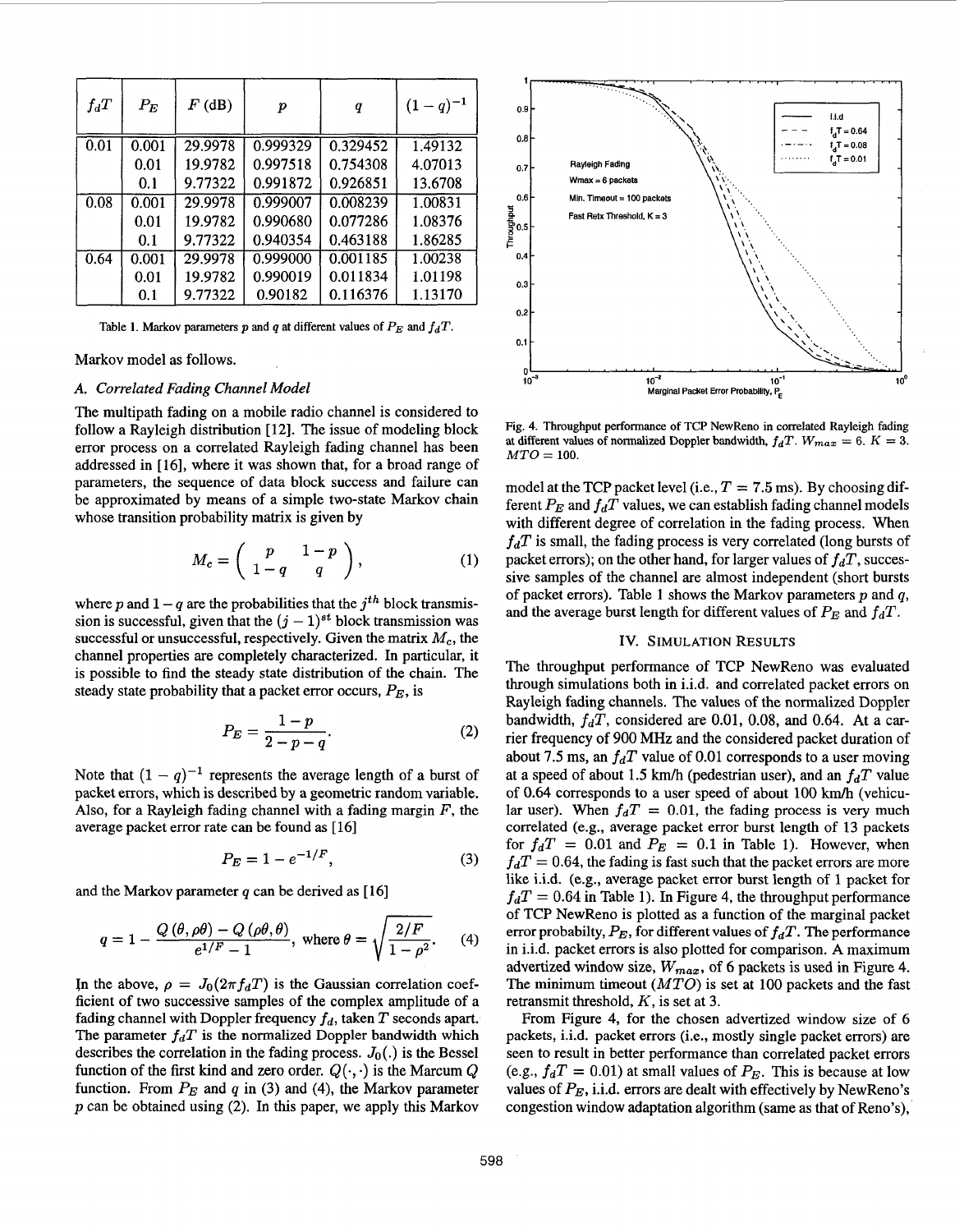

**Fig. 5. Throughput** performance of **TCP NewReno in correlated Rayleigh fading**  at different values of  $f_dT$ .  $W_{max} = 24$ .  $K = 3$ .  $MTO = 100$ .

which is optimized for single packet errors.

In the presence of clustered errors, however, two effects tend to influence the performance in opposite directions. For a given value of the average packet error rate,  $P_E$ , correlated errors correspond to fewer error events (each comprising multiple packet errors), and therefore the congestion window is shrunk less frequently than for i.i.d. errors. **A** second effect takes place depending on the relationship between channel error burstiness and size of the advertized window. In order to trigger a fast retransmit, K duplicate ACKs must be received, i.e.,  $K (= 3$  in this case) packets must be successfully received after a packet loss. If packet  $n$ is corrupted by the channel at time *t*, only  $W(t) - 1$  more packets can be transmitted, with  $W(t) - 1 \leq W_{max} - 1$  (= 5 in this case). Therefore, if  $W(t) - K$  or more packets are also corrupted, then the congestion window will be exhausted before  $K$  duplicate **ACKs** can be generated. The transmitter will then stop and wait for a timer expiration, i.e., the fast retransmit feature is not triggered. This undesirable event is fairly likely if the channel error burstiness is comparable with the congestion window size.

As can be seen in Figure 4, for high values of  $P_E$ , the beneficial effect overweighs the negative effect, resulting in better performance for correlated errors than for i.i.d errors. On the other hand, for small values of  $P_E$ , the effect of fast retransmit failures may dominate the performance, resulting in degraded performance due to error correlation. According to the above discussion, this effect can be expected to be significant if the channel error burstiness is comparable with the congestion window size (which can grow as large as  $W_{max}$ ), and to become negligible otherwise. For example, in Figure 4, a  $W_{max}$  value of 6 provides improvement in throughput when  $f_dT$  is 0.08 or 0.64, where the average packet error burst length is less than  $W_{max}$  (see Table 1), whereas the correlation benefit is not fully exploited for  $f_dT = 0.01$ , where packet error bursts span 13 packets on average for  $P_E = 0.1$ . In this case, providing a  $W_{max}$  larger than 13 is beneficial, as clearly confirmed by the performance plots for  $W_{max} = 24$  in Figure 5, where the  $f_dT = 0.01$  case is found to perform significantly bet-



Fig. 6. Mean congestion window width  $W[i]$  at loss instants in TCP Tahoe and NewReno for different values of  $f_dT$ .  $W_{max} = 24$ .  $K = 3$ .  $MTO = 100$ .



**Fig. 7. Throughput comparison of TCP Tahoe and NewReno at different values** of  $f_dT$ .  $W_{max} = 24$ .  $K = 3$ .  $MTO = 100$ .

ter than the i.i.d. case at all values of  $P_E$ . It is to be noted that larger  $W_{max}$  means larger buffer sizes at the receiver (for the considered packet size of 1400 bytes,  $W_{max} = 6$  and 24 correspond to receiver buffer sizes of about **8kB** and **32kB,** respectively). It is further observed that increasing  $W_{max}$  beyond 24 does not offer any additional improvement (the results we obtained for the case of  $W_{max} = 48$  were indistinguishable from those of Figure 5 for  $W_{max}$  = 24). In summary, by keeping the receiver buffer size in excess of the average packet error burst length  $(\frac{1}{1-a}$  in Table l), **TCP** NewReno can offer improved throughputs in slow fading **compared** to **i.i.d. fading.** 

In Figures 6 and 7, we provide a performance comparison of TCP NewReno with TCP Tahoe under different degrees of correlation in the fading process for  $W_{max} = 24$ ,  $MTO = 100$ , and